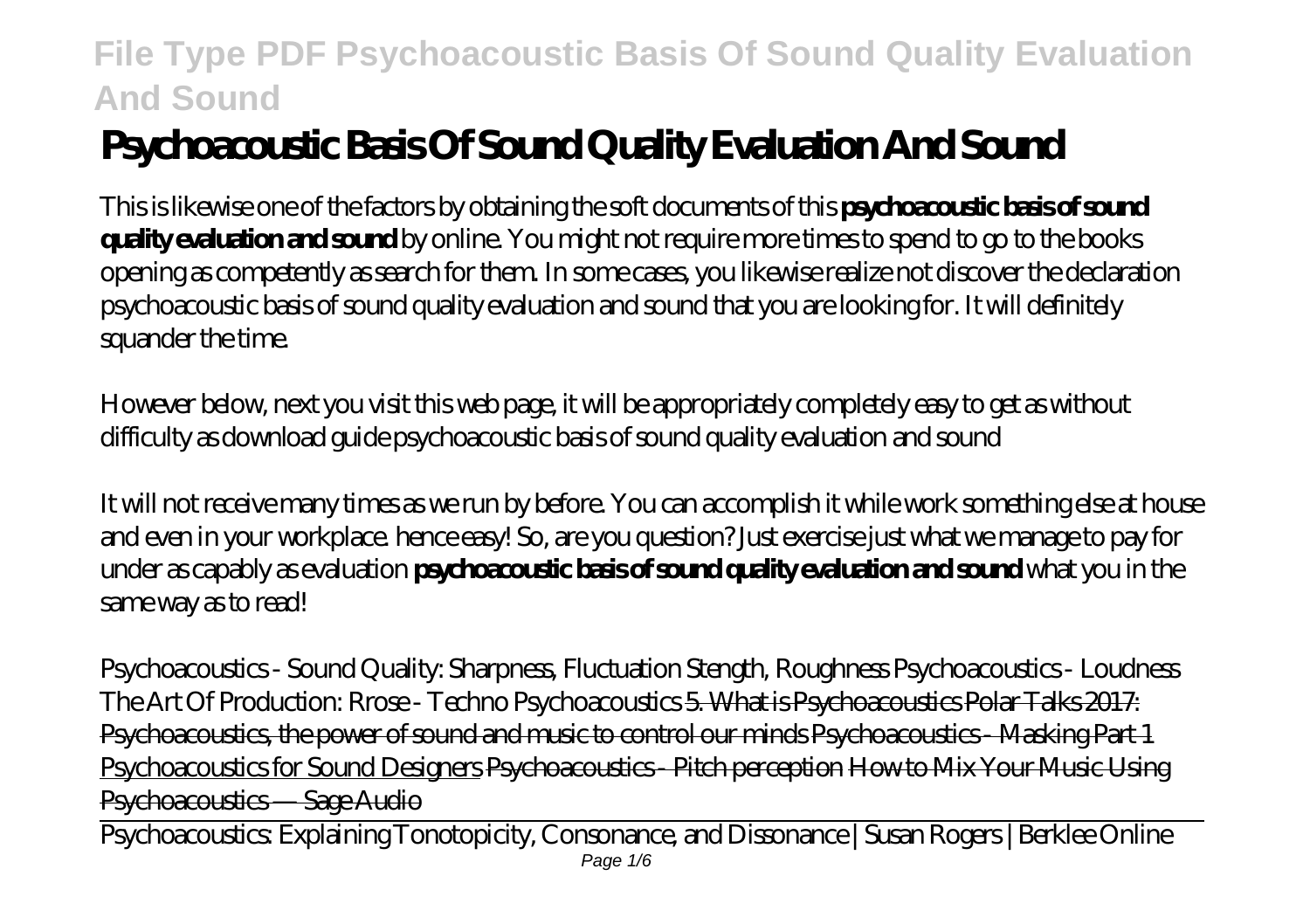*Alan Kraemer discussing psychoacoustics* The Mandelbrot Set - The only video you need to see! DUB TECHNO || Selection 053 || Power Plant How Sound Works (In Rooms) How to translate the feeling into sound | Claudio | TEDxPerth

Do's And Don'ts Of Room Setup For Audiophiles - www.AcousticFields.com

DUB TECHNO || Selection 056 || Suburban VibesDeepChord pt. 2: Field Recordings, Echospace, \u0026 Vocals Sound Design Theory: 8 Types of Audio Synthesis

3 Sound Terms Everyone Should Know**Techno City: What is Detroit Techno?** *Floyd Toole - Sound reproduction – art and science/opinions and facts Inroduction to Psychoacoustics pt1* Psychoacoustics - Masking Part 2 *42 Audio Illusions \u0026 Phenomena! - Part 1/5 of Psychoacoustics* Loudspeaker placement short Hyunkook Lee: Psychoacoustics of 3D sound recording techniques: Research and Practice

Expert Audio Series - Speaker and Room Layouts Part 1

Live Sound 101: Introduction Psychoacoustic Basis Of Sound Quality

The psychoacoustic model provides for high quality lossy signal compression by describing which parts of a given digital audio signal can be removed (or aggressively compressed) safely—that is, without significant losses in the (consciously) perceived quality of the sound.

Psychoacoustics - Wikipedia

Width is the stereo field from left to right. A key psychoacoustic principle used to achieve the illusion of width is the Haas effect, which explains that when two identical sounds occur within 30 milliseconds of one another, we perceive them as a single event. Depending on the source material, the delay time can reach 40 ms.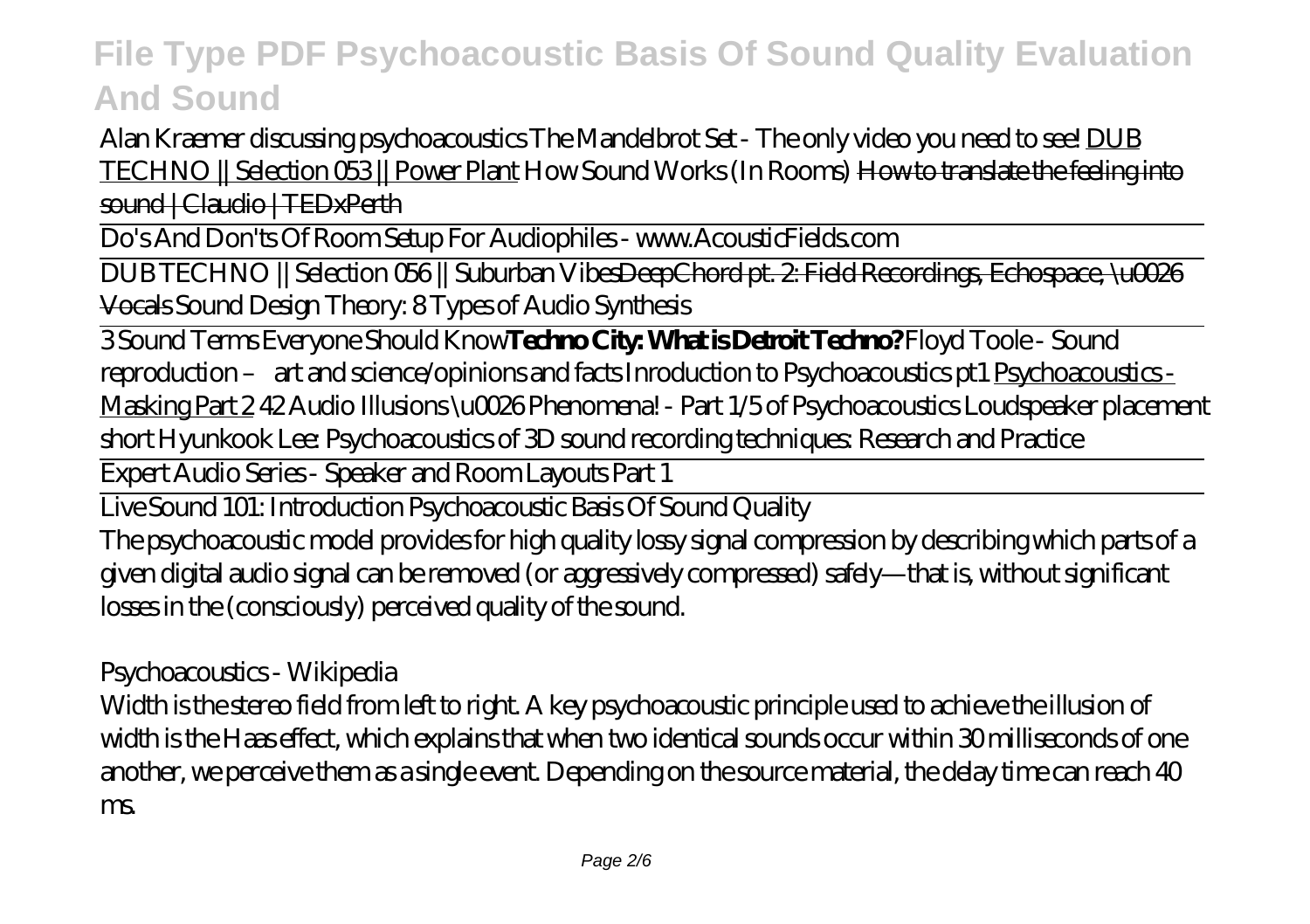Psychoacoustics: How Perception Influences Music Production

For the evaluation of sounds, basic psychoacoustic magnitudes like loudness and sharpness have proven successful, which assess volume or power and tone color of sounds, respectively. Using these descriptors, extremely different questions like the quality of piano sounds or the annoyance of snoring sounds can be assessed.

CiteSeerX — Psychoacoustic basis of sound quality ...

Download Ebook Psychoacoustic Basis Of Sound Quality Evaluation And Sound sound (including noise, speech, and music). Psychoacoustics is an interdisciplinary field of many areas,

Psychoacoustic Basis Of Sound Quality Evaluation And Sound

Psychoacoustic Basis Of Sound Quality The psychoacoustic magnitude sharpness plays an important part in sound quality engineering since it can be regarded as measure of tone colour (cf. von Bismarck 1974). The Psychoacoustics of Sound-Quality Evaluation: Ingenta ...

Psychoacoustic Basis Of Sound Quality Evaluation And Sound

Psychoacoustic parameters like loudness, sharpness, tonality or roughness have to be taken into account to achieve a complete rating of sound quality. The implemented algorithms calculate the most important psychoacoustic parameters which are then integrated into the acoustic mapping. The values are represented by a color scale and superposed to the optical image of the investigated object.

Psychoacoustics / Sound Quality - acoustic-camera.com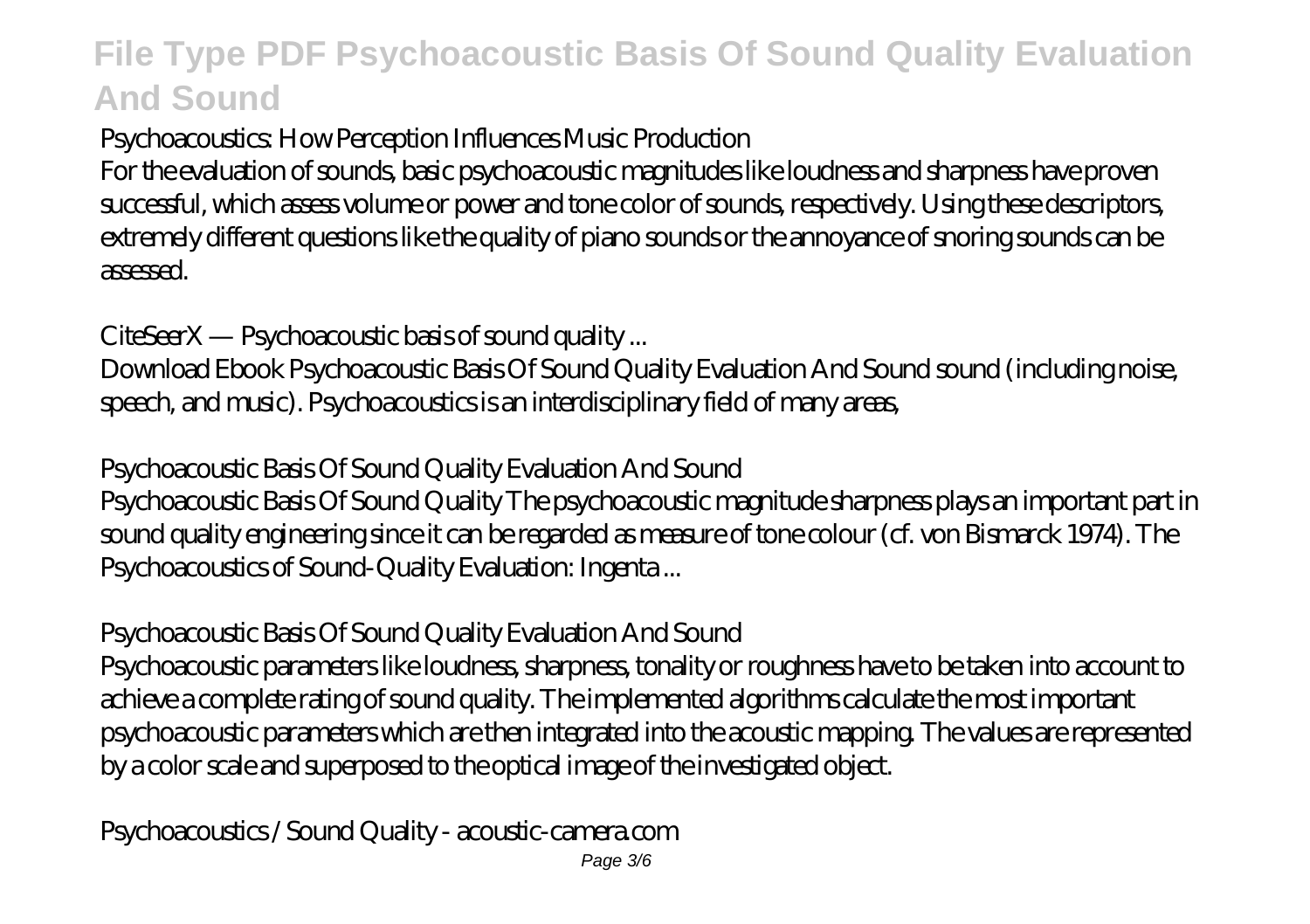Psychoacoustic Basis Of Sound Quality Evaluation And Sound gathers all the free Kindle books from Amazon and gives you some excellent search features so you can easily find your next great read. test bank for managerial economics and strategy 2nd, the prophetic and healing power of your words creating an atmosphere for the miraculous, titmus Page 4/10

### Psychoacoustic Basis Of Sound Quality Evaluation And Sound

Right here, we have countless book psychoacoustic basis of sound quality evaluation and sound and collections to check out. We additionally have the funds for variant types and as well as type of the books to browse. The tolerable book, fiction, history, novel, scientific research, as capably as various further sorts of books are readily easy to get to here. As this psychoacoustic basis of sound quality evaluation and sound, it ends up creature one of the

#### Psychoacoustic Basis Of Sound Quality Evaluation And Sound

Psychoacoustics and Sound Quality - TUM Psychoacoustic-Basis-Of-Sound-Quality-Evaluation-And-Sound 2/3 PDF Drive - Search and download PDF files for free. psychoacoustic features the rating of original and processed sound differ considerably, this can be an indication that the information about the sound source, ie a cognitive effect, may

### Psychoacoustic Basis Of Sound Quality Evaluation And Sound

roughness can play an important part. In sound quality ... Psychoacoustic basis of sound quality evaluation and sound ... For the evaluation of sounds, basic psychoacoustic magnitudes like loudness and sharpness have proven successful, which assess volume or power and tone color of sounds, respectively.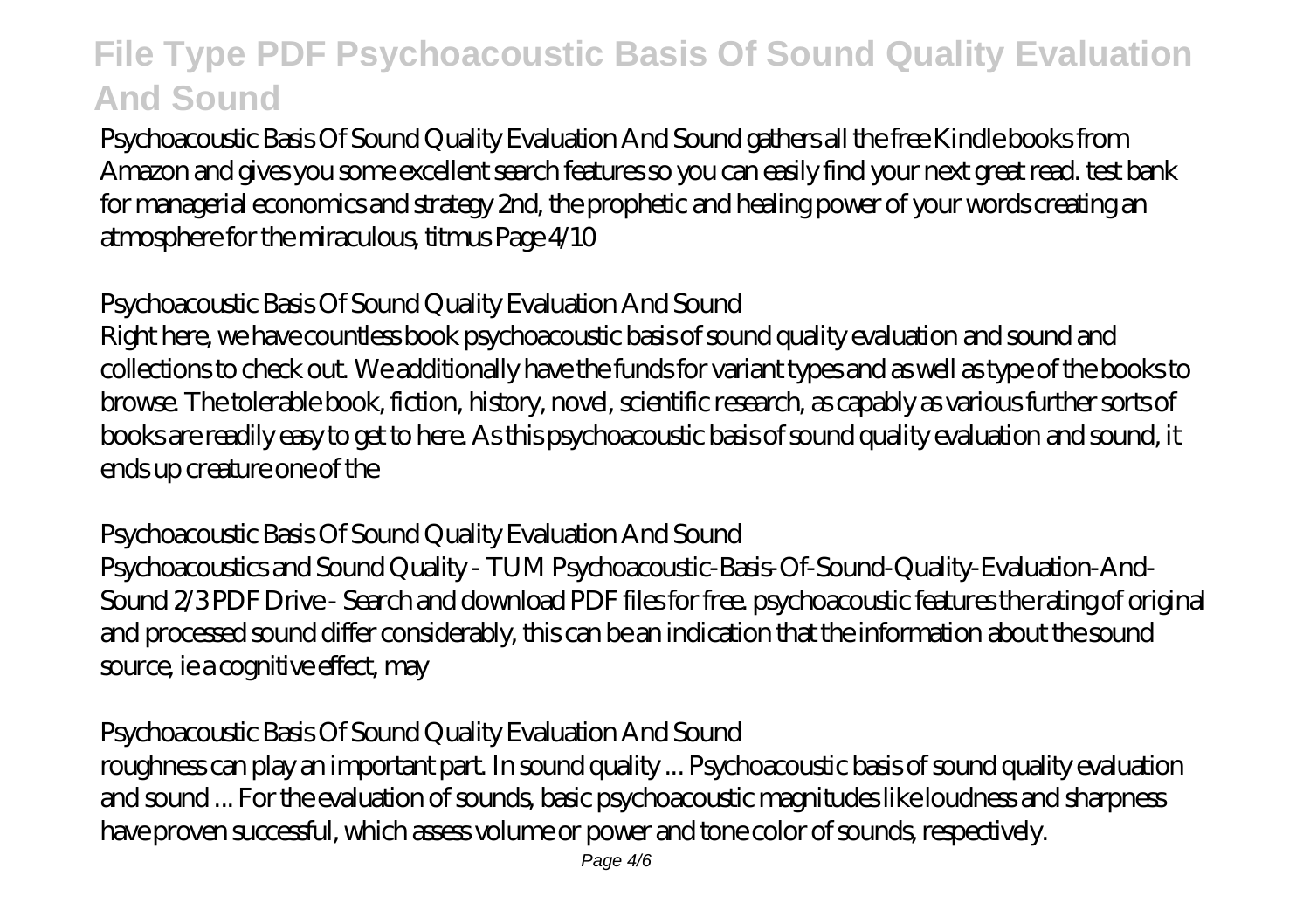Psychoacoustic Basis Of Sound Quality Evaluation And Sound

The development of the equation for sound quality based on subjective psychoacoustic metrics suggests that fluctuation strength and tonality are important features for evaluating sound quality. Fluctuation strength indicates the unstable operation of suction units, and tonality is a well-known cause of noise annoyance.

Validating impeller geometry optimization for sound ...

Psychoacousticmetricsdetermination. Based on OROS instruments recorded time signals, the main psychoacoustic metrics can be determined are: Loudness: DIN 45631/A1, ISO 532B, ISO 532-1, ISO 532-2. Sharpness. Fluctuation strength. Roughness.

Sound Quality software modules, psychoacoustics & sound ...

According to Zwicker and Fastl, the most used psychoacoustic parameters for the sound quality assessment include loudness, sharpness, roughness and fluctuation strength. The combination of these fundamental psychoacoustical quantities may, in many experiments, predict the sound quality assessment by the subjects.

Development of psychoacoustic model based on the ...

Psychoacoustics combines the study of acoustics and auditory physiology to determine the relationship between a sound' scharacteristics and the auditory sensation that it provokes. Loudness is the subjective measure of perceived sound intensity.

Psychoacoustics | Cochlea